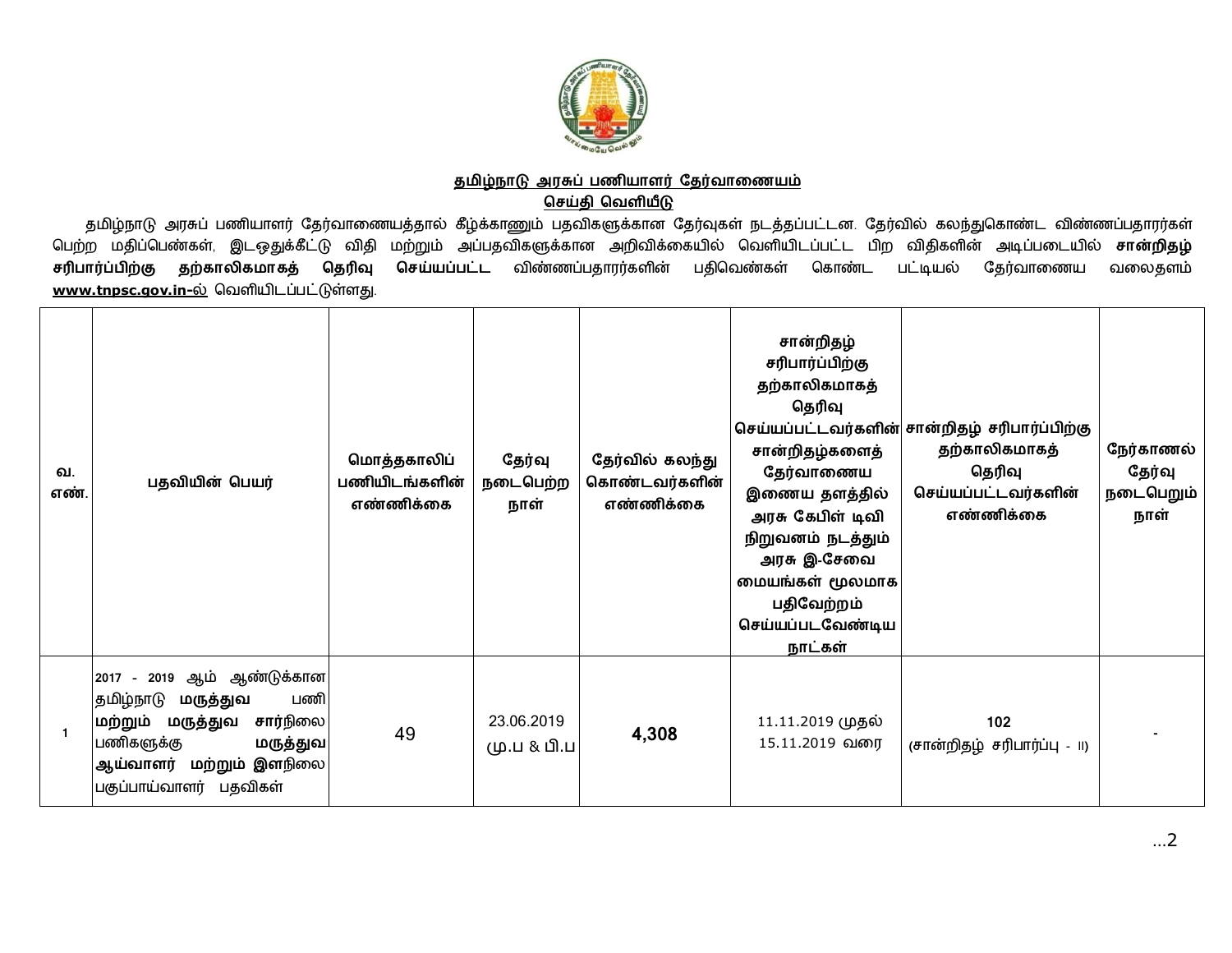| 2. | 2019 ஆம் ஆண்டுக்கான <br>2018-<br>பொதுப்பணிகளுக்கு <br>தமிழ்நாடு<br>சமுக நீதி<br>சென்னை,<br>மற்றும் <br>உரிமை,<br>மனித<br>கூடுதல் <br>காவல்துறை<br>தலைமை<br>அலுவலகத்திற்கான <br>இயக்குநர்<br>மற்றும் <br>சமூகவியலாளர்<br>வல்லுநர் <br>பொருளாதார<br>பதவிகள். |  | 24.08.2019<br>மு.ப & பி.ப | 394 | 11.11.2019 முதல்<br>15.11.2019 வரை | (சான்றிதழ் சரிபார்ப்பு) |  |
|----|------------------------------------------------------------------------------------------------------------------------------------------------------------------------------------------------------------------------------------------------------------|--|---------------------------|-----|------------------------------------|-------------------------|--|
|----|------------------------------------------------------------------------------------------------------------------------------------------------------------------------------------------------------------------------------------------------------------|--|---------------------------|-----|------------------------------------|-------------------------|--|

 **இரா.த}, இ.ஆ.ப.,** தேரவுக் கட்டுப்பாட்டு அலுவலர்